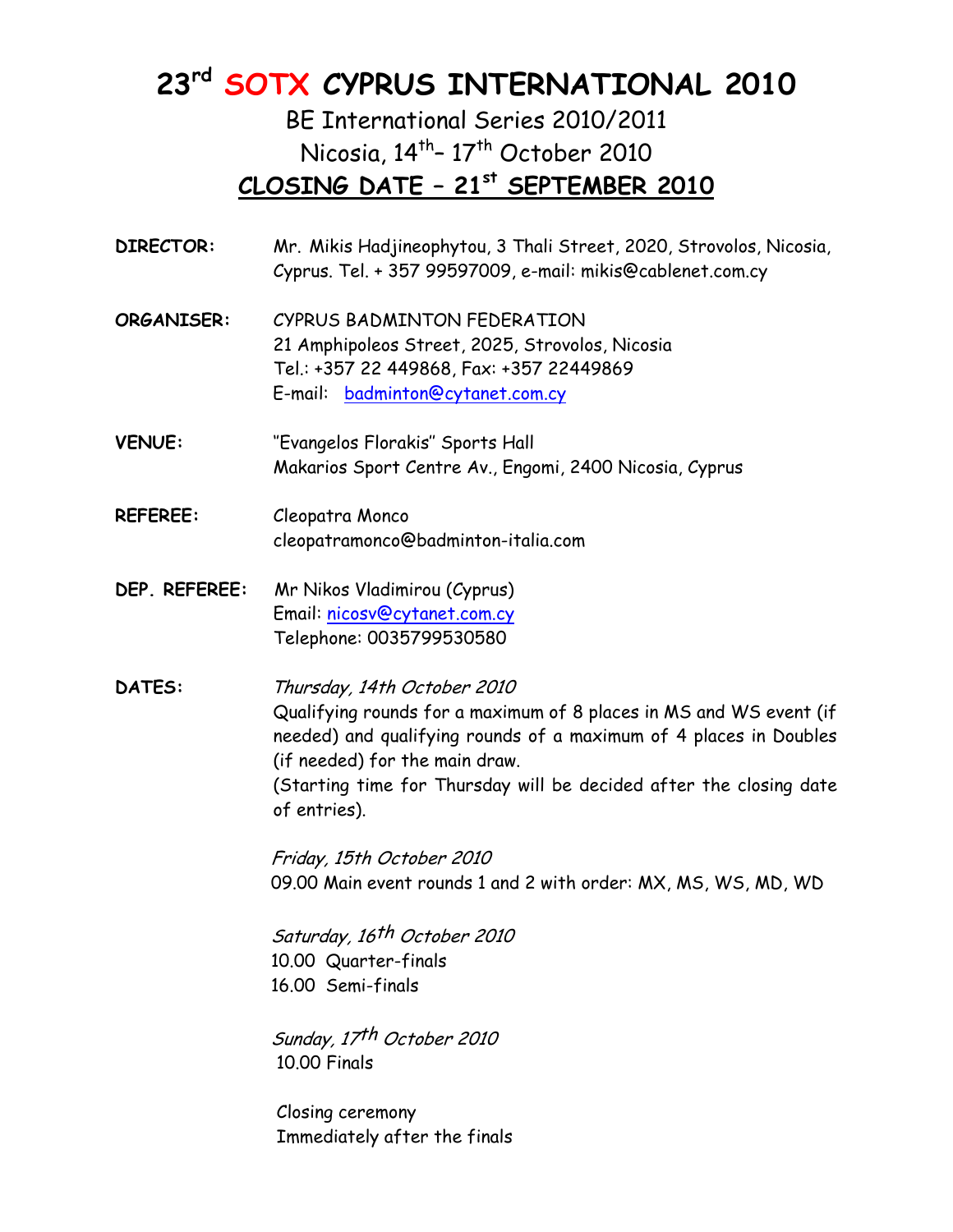#### **CLOSING DATE: 21st September 2010**

- **EVENTS:** Number of players accepted for the main draw: MS - 32, WS - 32, MD - 24, WD - 24, MX – 24, (8 qualifiers in MS and WS and maximum of 4 qualifiers in doubles)
- **ELIGIBLE TO** All badminton players who are eligible to play for BWF Member **PLAY:** Associations
- **DRAW:** The draw will be made in accordance with BWF Regulations by Badminton Europe

#### **PRIZE MONEY:** Total prize money is **US \$5,000**

| Place | MS per | WS per | MD per | WD per | MXD per |
|-------|--------|--------|--------|--------|---------|
|       | player | player | pair   | pair   | pair    |
|       | \$600  | \$600  | \$1000 | \$1000 | \$1000  |
|       | \$400  | \$400  | ---    | ---    | ---     |

**The Organiser shall pay the prize money cash during the Closing Ceremony. The prize money will be awarded only to those players who attend the Closing Ceremony.**

 **ENTRIES:** All entries must be confirmed by the National Association and must be done in order of strength.

> The Member Association that enters a player into a Circuit Tournament is responsible for paying the entry fees for that player. The entry fees must be paid at the same time as the entries are submitted. The entry fees will not be refunded in the event of a withdrawal.

> In the case that the entry fees have not been received before the draw is made then the players will not be included in the draw. Or, if in agreement with the Organiser they are allowed to pay at the Tournament, this must be done before their first scheduled match. Failure to do so means that they will not be allowed to play.

> For all the players withdrawing in the meantime, the Organisers can invoice the entry fee to the relevant Member Association. This must be done by registered mail. There will be a deadline for the payment and the information that if no payment has been received after the deadline has elapsed the Organiser will forward the invoice with the registration coupon and the copy of the original entry together with the original invoice to BADMINTON EUROPE.

> All these must be done within 2 (two) months after the end of the Tournament.

> The Organisers are allowed to refuse entries if players have outstanding fees from a previous year.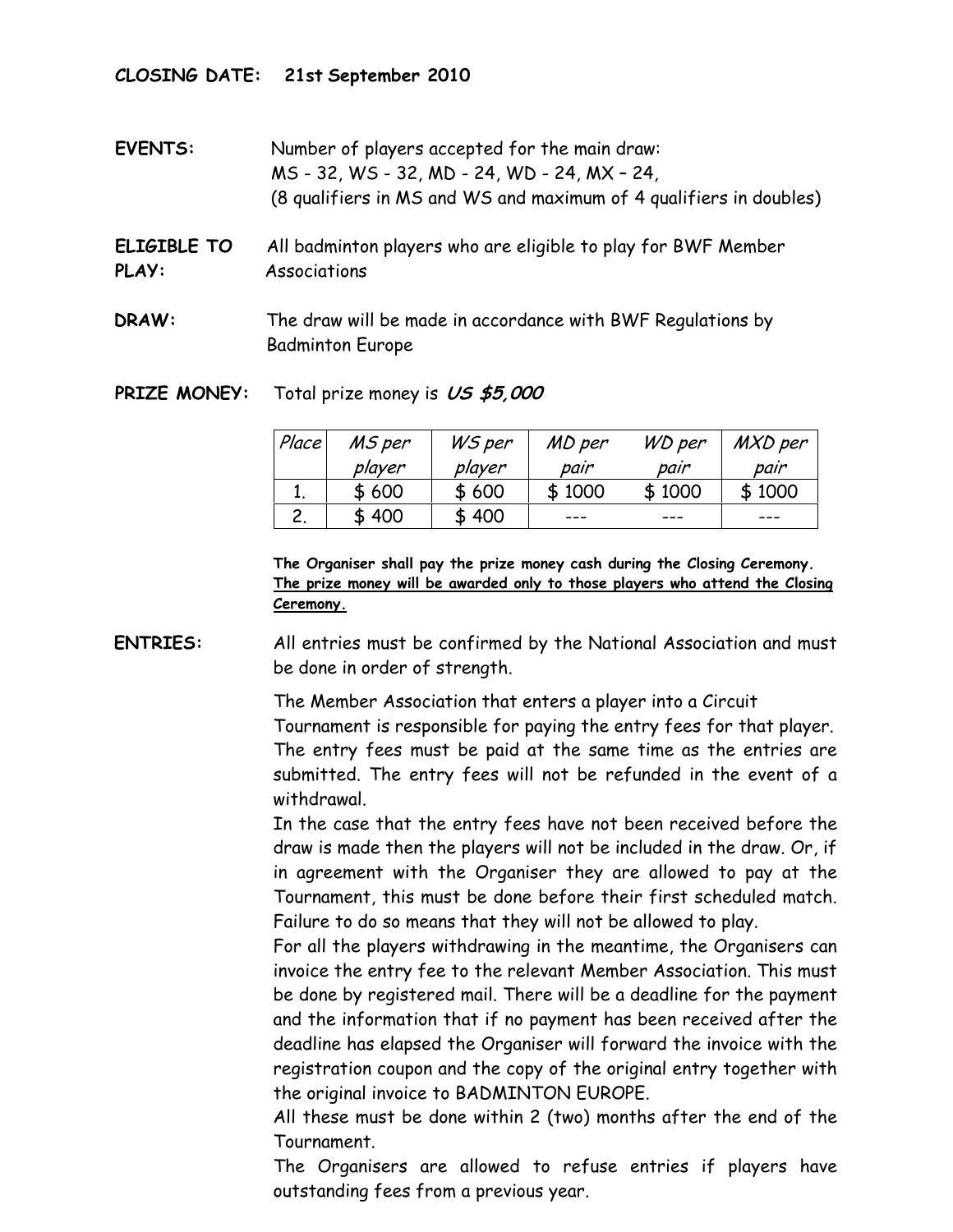It is required that every event in a particular Circuit tournament has at least 8 competitors (i.e. actual competitors, not merely entries). If the required number of competitors is not met, this particular event shall not count towards any ranking.

All entries must be confirmed by the National Association.

 The Organiser must acknowledge all entries. Completed entry forms shall be sent to:

CYPRUS BADMINTON FEDERATION 21 AMPHIPOLEOS STREET, 2025, STROVOLOS NICOSIA Phone: +357 22 449868 Fax: +357 22 449869 E-mail: badminton@cytanet.com.cy

No late entries will be accepted.

- **ENTRY FEES:** €25 per player per event.
- **SHUTTLES:** SOTX
- **COURTS:** 5 PRO Courts

#### **CONDITIONS**

 **OF PLAY:** The SOTX Cyprus International Championships shall be played in accordance with the Laws of Badminton, the BWF Competition Regulations and the Instructions for the BE International Series 2010/2011.

In case of a dispute the Referee shall have the decisive word.

Each participant must be ready to play at the specified time. If not present, his/her match will be scratched. Therefore, the competitors should not leave the venue during the tournament unless allowed by the Referee.

 Advertisements and allowed clothing modifications must comply with BWF Rules, No. 19 to 23.

 For Circuit Tournament the name on the back of the shirts is mandatory from the semi – finals on.

Doubles partners must use same colours from semi finals on.

**WITHDRAWALS:** Any withdrawal after the Sunday immediately preceding the draw, for any reason whatsoever, renders the Member Association concerned liable to an amount of US\$ 150,00 for the inconvenience caused by the withdrawal (as defined in BWF General Competition Regulations).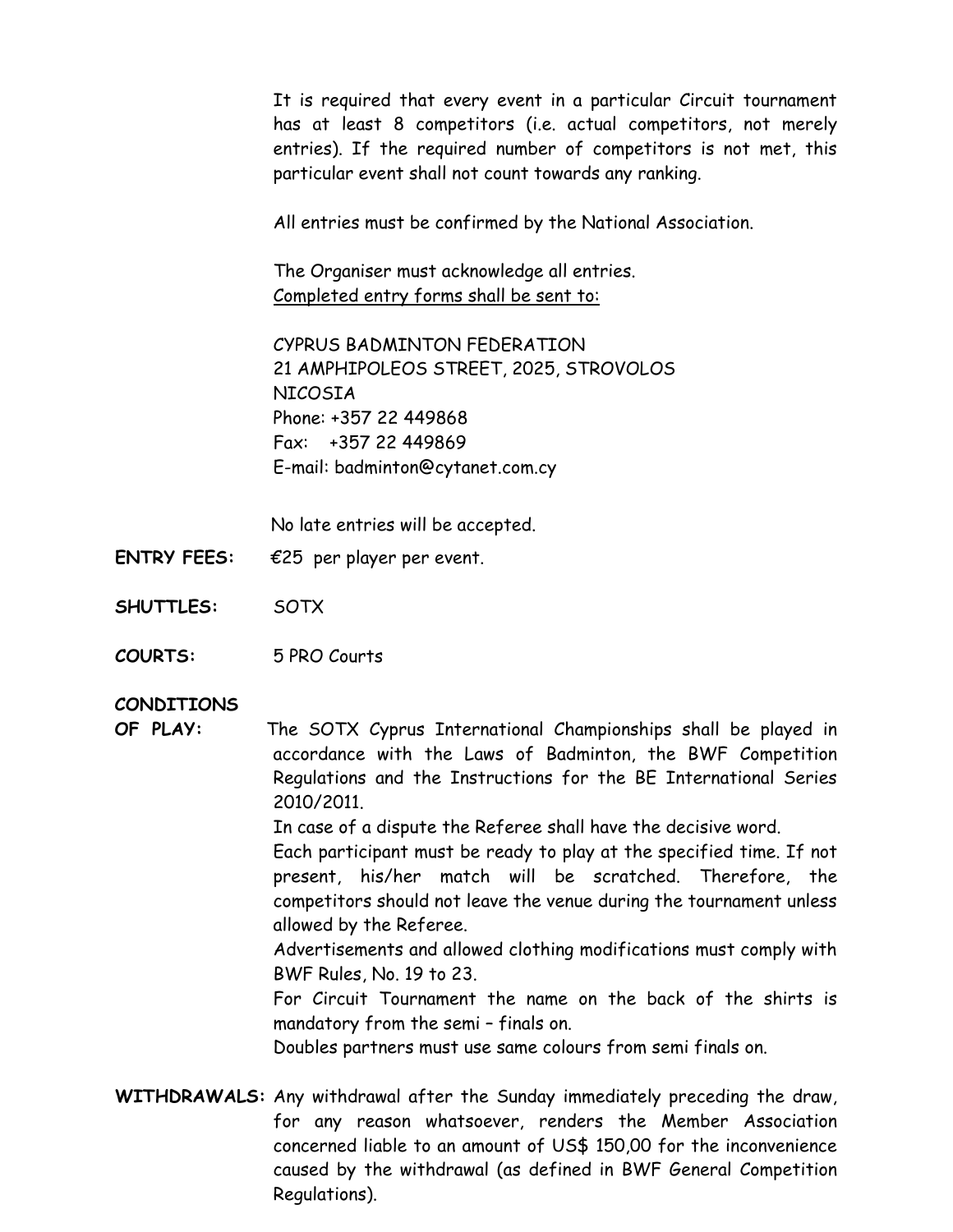**After entering a player(s) in the tournaments it is the Member Nation's responsibility to secure visas for their players - if this is needed. Make sure that visa applications are made early enough. The Tournaments Organisers will have to do everything possible to enable the entered players to get a visa.**  Any withdrawals must be announced in writing and accompanied by a medical certificate or other appropriate documentation.

- SYSTEM: Knock Out
	- **Betting:** There will be betting on offer from this event. Betting is however not allowed to be made by players or officials connected to the Event either in person or through a third party. Participants may therefore not make bets on the Event or procure through third parties the making of bets with a betting agency. Participants who, in violation of this prohibition, nevertheless make or procure through third parties the making of bets with betting agencies shall be immediately disqualified from participation in the Event and are liable for legal prosecution. Similarly manipulation of games will be met with disqualification and possible legal prosecution. Any violation mentioned above is also a breach of Player's Code of Conduct (Art. 5.2.) and will be sanctioned by BWF.
- **WEB PAGE:** http://www.cyprusbadminton.com
- **INSURANCE:** Insurance shall be arranged individually by each player. During the tournament a physiotherapist will be present in the hall.

**PAYMENTS: Payments for entry fees must be paid at accreditation in cash in euro. PAYMENTS FOR ACCOMMODATION MUST BE SETTLED DIRECTLY WITH THE HOTEL!** 

**ACCOMMODATION:** Please contact the hotels listed below: (all prices are in Euros)

#### **1. ASTY Hotel \*\***

12 Prince Charles Str, P.O.Box 24502, 1300, Nicosia, Cyprus tel.: +357 22 773030, fax: +357 22 773311

Accommodation price list:

|             | Price/per night/per room |     |     |  |  |  |  |
|-------------|--------------------------|-----|-----|--|--|--|--|
| Room type   | B/B                      | H/B | F/B |  |  |  |  |
| Single room | 65                       | 75  | 90  |  |  |  |  |
| Double room | 80                       | 100 | 120 |  |  |  |  |
| Triple room | 95                       | 120 | 150 |  |  |  |  |

**Note:** Please note that rooms at Asty hotel will be given out on first come, first served basis because of limited number of rooms available.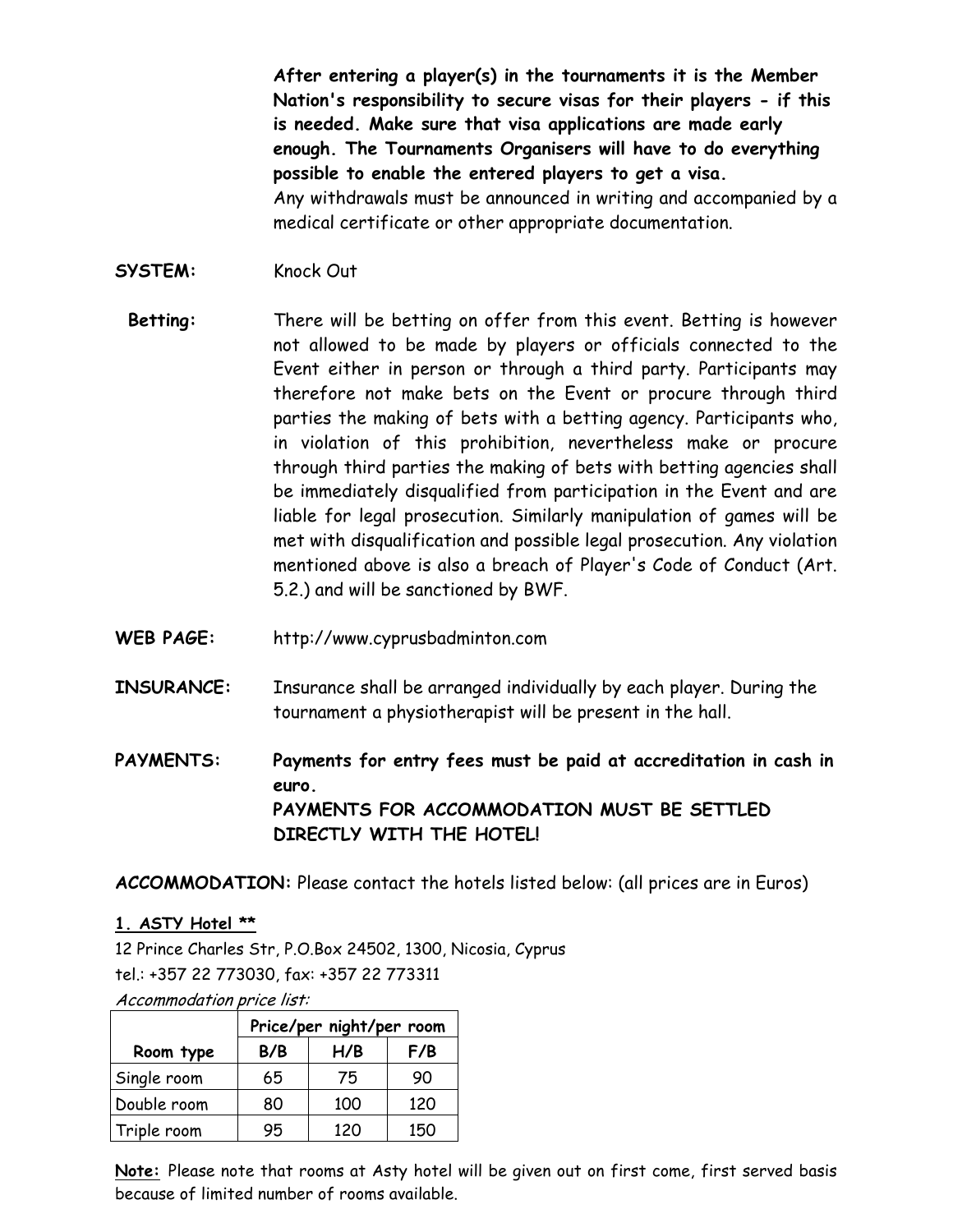#### **2. EUROPA Hotel \*\*\***

For reservations please contact **Mrs.Lucy Iacovidou** - F.O. Manager, lucy@europahotel.com.cy, www.europahotel.com.cy 13 Alkaios Str., 2404, Engomi, Nicosia P.O.Box 25730, CY-1311, Cyprus tel.: +357 22692692, fax: +357 22 664417

Accommodation price list:

|             | Price/per night/per room |     |     |  |  |  |  |  |
|-------------|--------------------------|-----|-----|--|--|--|--|--|
| Room type   | B/B                      | H/B | F/B |  |  |  |  |  |
| Single room | 75                       | 85  | 100 |  |  |  |  |  |
| Double room | 90                       | 120 | 145 |  |  |  |  |  |
| Triple room | 110                      | 150 | 195 |  |  |  |  |  |

**The organiser has the right to refuse transportation if the hotel is any different from the above.** 

|                   | !!! Accommodation closing date: 25 September 2010!!!                                                                                                                                                                                                                                                                                                                                                                         |
|-------------------|------------------------------------------------------------------------------------------------------------------------------------------------------------------------------------------------------------------------------------------------------------------------------------------------------------------------------------------------------------------------------------------------------------------------------|
| VISA:             | For those that require visas to enter Cyprus please make sure that<br>applications are made at least six weeks prior to the event. If you<br>need any assistance please inform us at least six weeks prior to your<br>departure.                                                                                                                                                                                             |
|                   | DRUG TESTING: According to Cyprus law Drug Testing may be carried out on a<br>random basis at any time.                                                                                                                                                                                                                                                                                                                      |
| TRANSPORT:        | Transport will be provided free of charge from/to Larnaca Airport.<br>Transport will also be provided from the Tournament hotels to the<br>sports hall and back.<br>In order to be met at your arrival, please inform us about your<br>flight details filling in the attached Travel Details Form.<br>We kindly ask you to do this at least 7 days before the event<br>otherwise you may not be picked up upon your arrival. |
| <b>PLAYERS'</b>   |                                                                                                                                                                                                                                                                                                                                                                                                                              |
| <b>DEPARTURE:</b> | Players shall not plan their departure less than two (2) hours after<br>their last match is planned to conclude. If a player/pair is unable to<br>compete due to early departure, such a player/pair shall lose all the<br>Circuit Ranking points gained at the particular tournament and<br>BADMINTON EUROPE shall propose to BWF that the gained BWF<br>ranking points are also removed.                                   |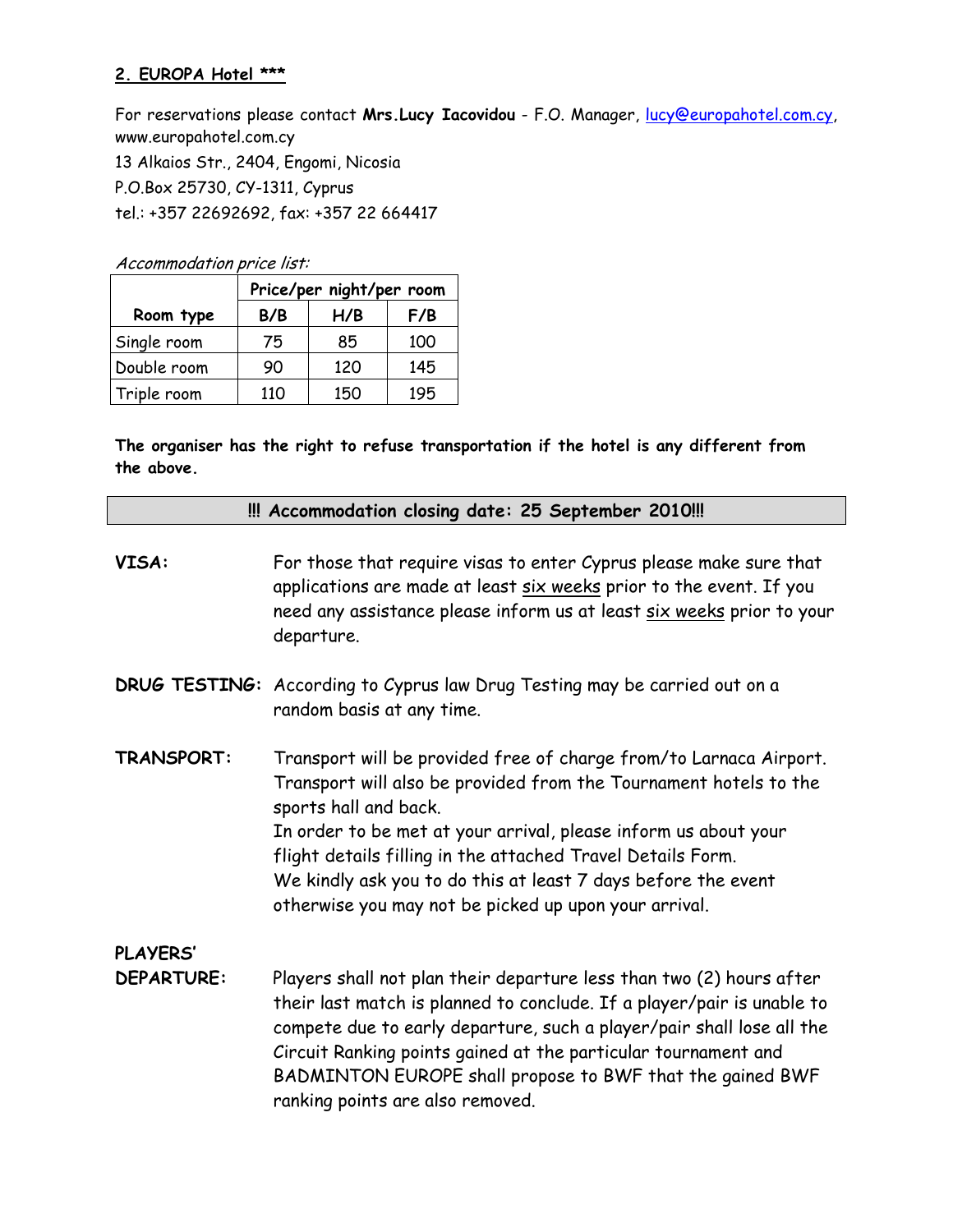**23rd SOTX CYPRUS INTERNATIONAL 2010** 

BE International Series 2010/2011 Nicosia, 14<sup>th</sup>-17<sup>th</sup> October 2010

## **CLOSING DATE – 21st SEPTEMBER 2010 OFFICIAL ENTRY FORM**

Entries should be made by Entry Form and send to: 21 Amfipoleos Street, 2025, Strovolos, Nicosia, Cyprus fax: +357 22 449869, e-mail: badminton@cytanet.com.cy

Please type or write clearly in BLOCK LETTERS. Entries must be shown in order of strength as numbered in the left hand column. Please write also BWF number of player, if any.

| National Association: |      |         |
|-----------------------|------|---------|
| Contact person:       |      |         |
| Tel:                  | Fax: | E-mail: |

#### **MEN´S SINGLES**

|   | Family name | Given name | <b>BWF</b> |    | Family name | Given name | <b>BWF</b> |
|---|-------------|------------|------------|----|-------------|------------|------------|
|   |             |            | No.        |    |             |            | No.        |
|   |             |            |            | 6  |             |            |            |
| 2 |             |            |            |    |             |            |            |
| 3 |             |            |            | 8  |             |            |            |
|   |             |            |            | 9  |             |            |            |
| 5 |             |            |            | 10 |             |            |            |
|   |             |            |            |    |             |            |            |

#### **WOMEN´S SINGLES**

|   | Family name | Given name | <b>BWF</b><br>No. |    | Family name | Given name | BWF<br>No. |
|---|-------------|------------|-------------------|----|-------------|------------|------------|
|   |             |            |                   | 6  |             |            |            |
| 2 |             |            |                   |    |             |            |            |
| 3 |             |            |                   | 8  |             |            |            |
| 4 |             |            |                   | 9  |             |            |            |
| 5 |             |            |                   | 10 |             |            |            |

#### **MEN´S DOUBLES**

|   | Family name | Given name | <b>BWF</b> | Family name | Given name | <b>BWF</b> |
|---|-------------|------------|------------|-------------|------------|------------|
|   |             |            | No.        |             |            | No.        |
|   |             |            |            |             |            |            |
| 2 |             |            |            |             |            |            |
|   |             |            |            |             |            |            |
| 4 |             |            |            |             |            |            |
| 5 |             |            |            |             |            |            |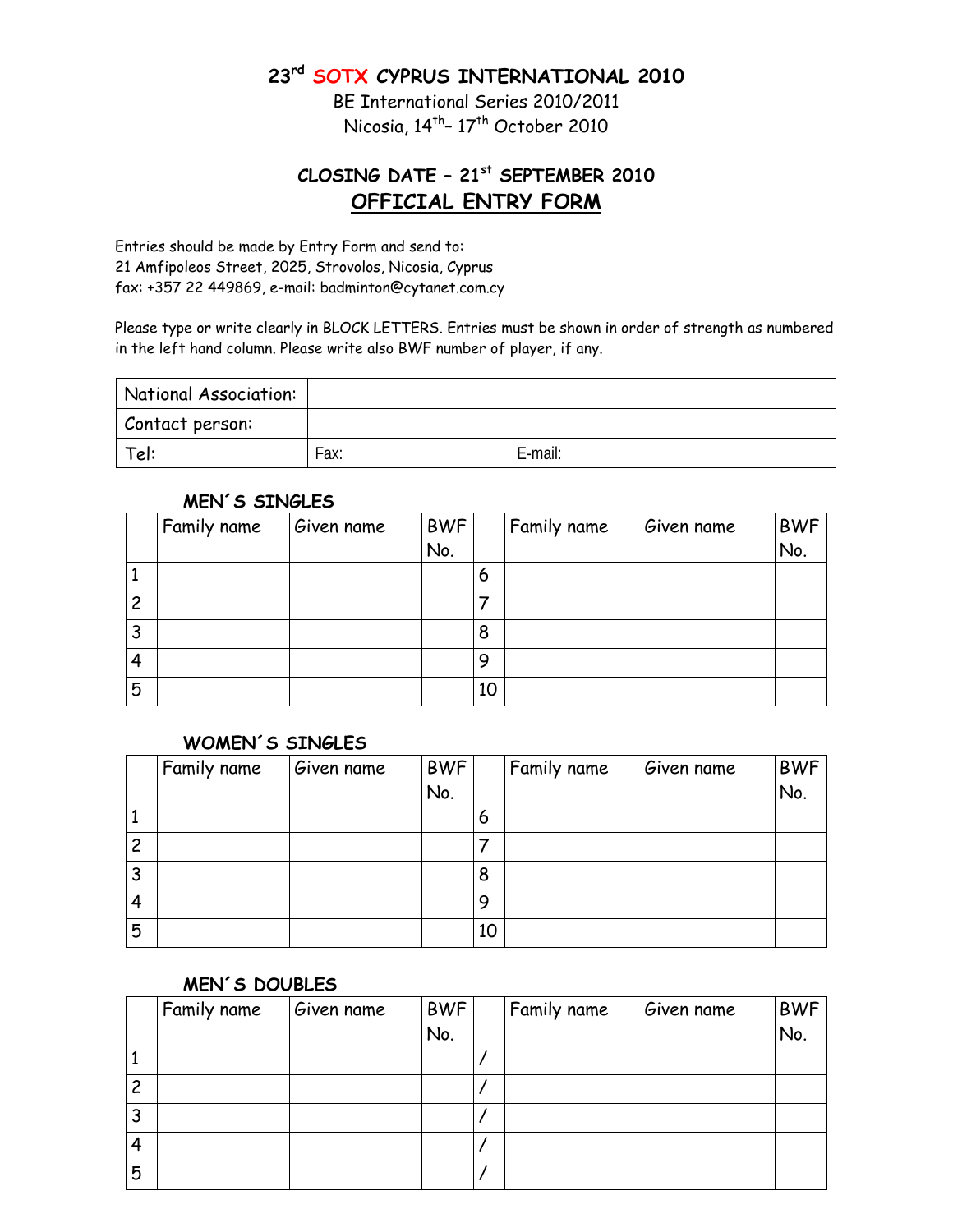### **WOMEN´S DOUBLES**

|   | Family name | Given name | <b>BWF</b><br>No. | Family name | Given name | <b>BWF</b><br>No. |
|---|-------------|------------|-------------------|-------------|------------|-------------------|
|   |             |            |                   |             |            |                   |
| 2 |             |            |                   |             |            |                   |
| 3 |             |            |                   |             |            |                   |
| 4 |             |            |                   |             |            |                   |
| 5 |             |            |                   |             |            |                   |

## **MIXED DOUBLES**

|        | Family name | Given name | <b>BWF</b> | Family name | Given name | <b>BWF</b> |
|--------|-------------|------------|------------|-------------|------------|------------|
|        |             |            | No.        |             |            | No.        |
|        |             |            |            |             |            |            |
| 2      |             |            |            |             |            |            |
| 2<br>J |             |            |            |             |            |            |
| 4      |             |            |            |             |            |            |
| 5      |             |            |            |             |            |            |

Date: Signature: